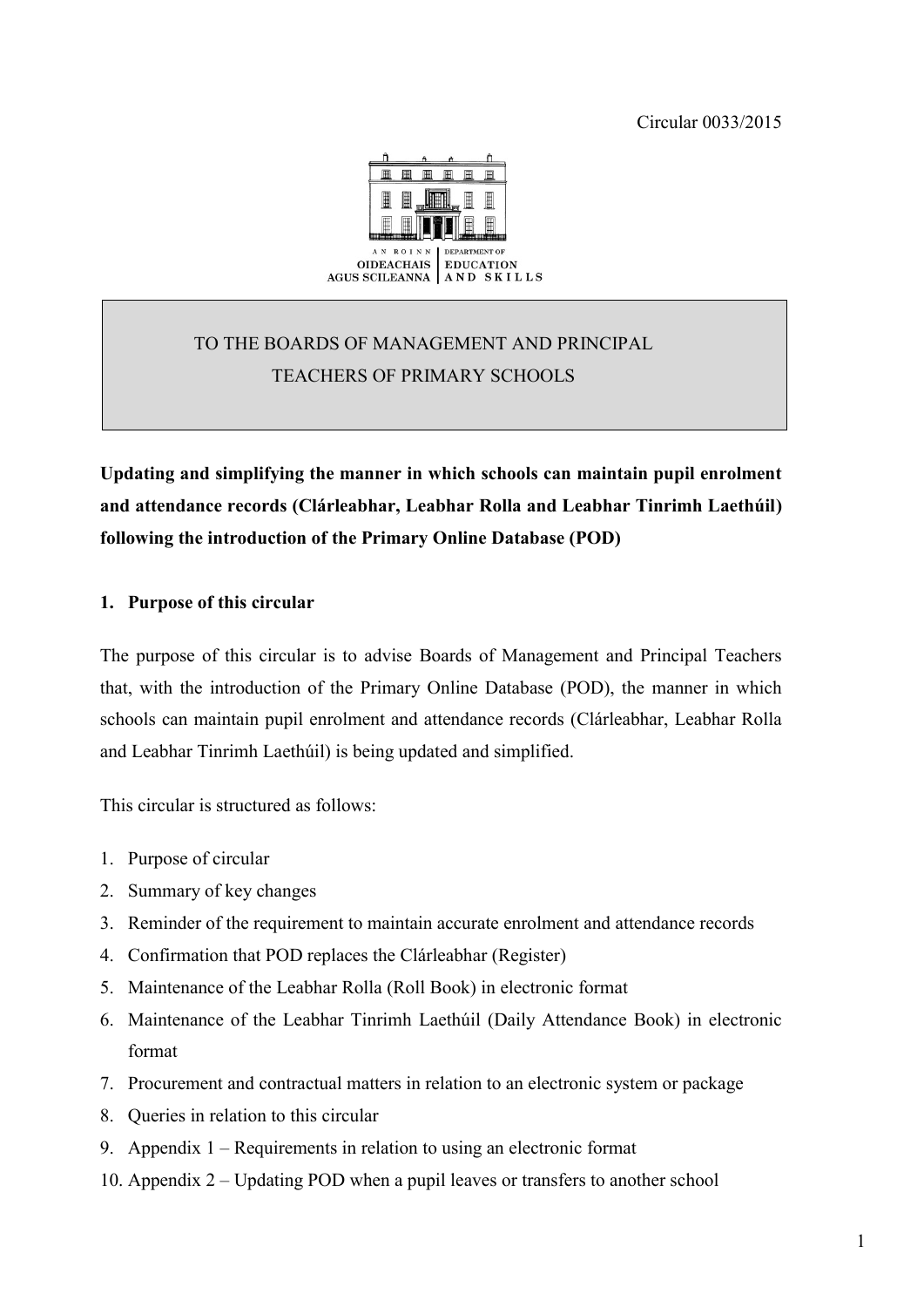### **2. Summary of key changes**

Primary schools that have populated all their pupil enrolment data on POD in accordance with the requirements set out by the Department's Statistics Section [\(click here for link\)](http://www.education.ie/en/Publications/Statistics/Primary-Online-Database-POD-/POD-Fair-Processing-Notice.pdf) are permitted to do the following with effect from the commencement of the 2015/16 school year:

- (i) They no longer need to maintain the Clárleabhar. POD contains the same information and it is not necessary for schools to maintain a duplicate record in the Clárleabhar.
- (ii) If they use an electronic system for recording attendance of pupils, schools no longer need to also maintain the Leabhar Rolla in hard copy format, subject to such electronic system meeting certain minimum requirements as set out in **Appendix 1** of this Circular.
- (iii) If they use an electronic system for recording attendance of pupils, they may use that system as an alternative to the Department's excel version of the Leabhar Tinrimh Laethúil that is available on the Department website, subject to such electronic system meeting certain minimum requirements as set out in **Appendix 1** of this Circular.

Schools should also note the requirement to update POD in accordance with the four steps set out in **Appendix 2** when a pupil leaves a school for any reason including to transfer to another school.

More detailed information in relation to these changes is outlined in the remainder of this Circular. These changes are effective from the commencement of the 2015/16 school year and replace the relevant sections of the previously issued Circulars, Rules and directions in relation to these matters.

# **3. Reminder of the requirement to maintain accurate enrolment and attendance records**

Schools are reminded that irrespective of whether they use electronic or manual systems at school level they have a requirement to maintain accurate pupil enrolment and attendance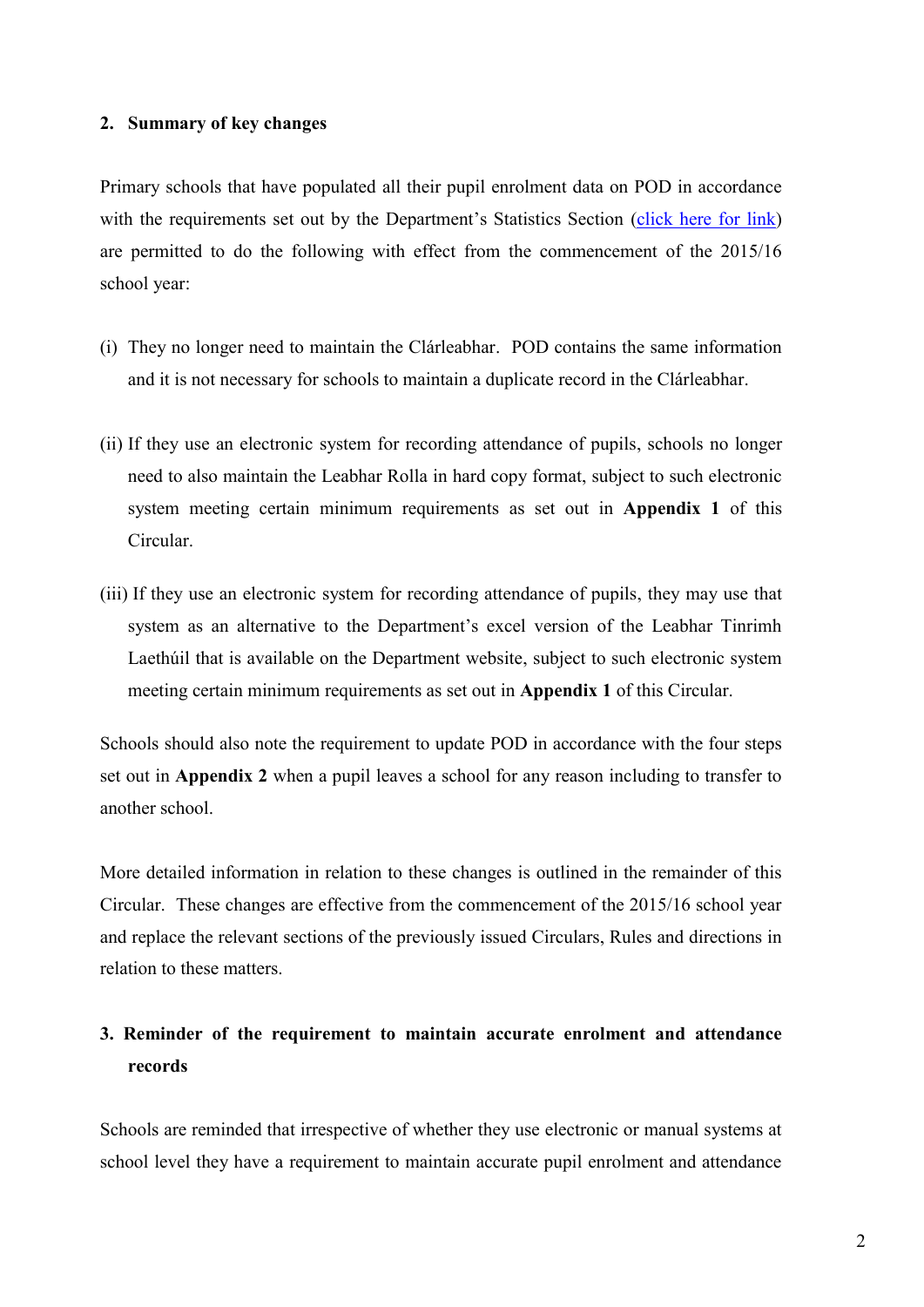records. These records (including any reports from electronic systems) must be made available to the Department (e.g. when a Department Inspector is visiting a school) or an Educational Welfare Officer, if requested.

Department Circular 0028/2013 outlined the simplified arrangements for the maintenance of pupil enrolment and attendance records in the Clárleabhar, Leabhar Rolla and Leabhar Tinrimh Laethúil. With the introduction of POD, these arrangements are being further updated and simplified for those schools that have populated all their pupil enrolment data on POD in accordance with the requirements set out by the Department's Statistics Section.

School authorities are reminded that:

- (i) only those pupils who are enrolled in the school on 30 September and who are expected, at that stage, to remain in attendance in the school for the remainder of the school year can be included in a school's 30 September enrolment return to the Department. Department Circular 0025/2015 confirmed that from the 2016/17 school year this return will be done via POD and will be the basis for grant payments and teacher allocations to each school.
- (ii) The Department's policy for cases that involve any deliberate overstatement of enrolment is to refer them to An Garda Síochána.

## **4. Confirmation that POD replaces the Clárleabhar**

Primary schools are currently required to maintain a record of their registered pupil enrolments in a hard copy book known as the Clárleabhar. The same information will now be held in electronic format in the Primary Online Database (POD).

The Department is now confirming that primary schools that have populated all their pupil enrolment data on POD in accordance with the requirements set out by the Department's Statistics Section no longer need to maintain the Clárleabhar. POD will replace the Clárleabhar. This change is effective from the commencement of the 2015/16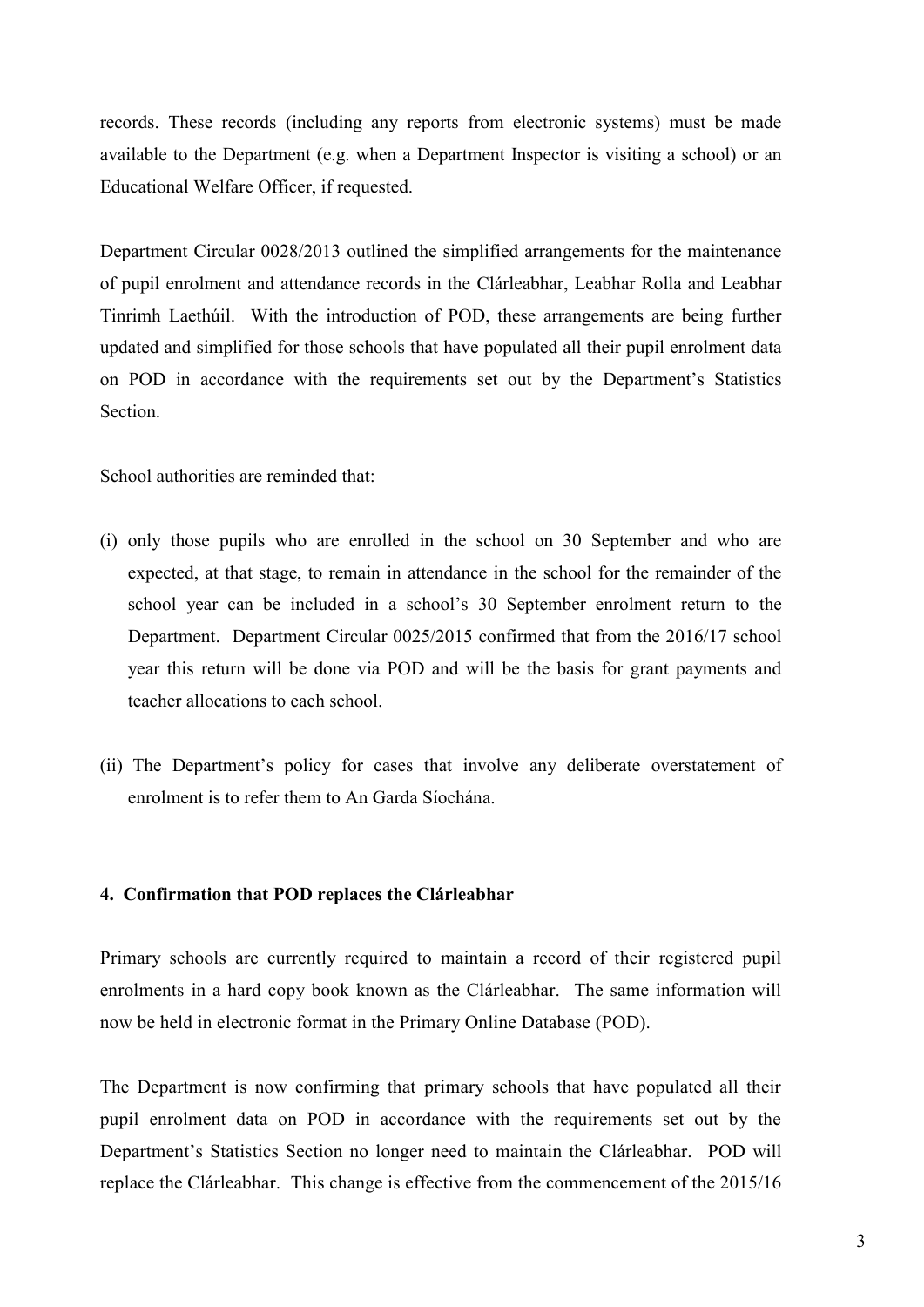school year. If a school wishes, it may continue maintaining the Clárleabhar in hard copy but this will not be a mandatory requirement. It is intended that schools will be enabled to print a hardcopy of their registered pupil enrolment data from POD for their own records or as may be required from time to time by the Educational Welfare Service of TUSLA.

TUSLA has confirmed to the Department that in the case of primary schools, a school's pupil enrolment records on POD will be regarded by it as the "register" for the purposes of Section 20 of the Education (Welfare) Act, 2000.

POD is an electronic live database of primary school pupils which will collect individual information on each pupil, including their PPSN, and which will track pupils through their primary education. Schools must ensure that it is kept accurate and up to date to reflect any changes in the pupils attending the school.

The requirement under Section 20 of the Act to remove a pupil from the school register in circumstances where the school has been notified that (a) the pupil is registered in another school or (b) registered with TUSLA as receiving education in a place other than a school or separately for any other reason will be met by means of updating the status of the pupil on POD. In this regard it should be noted that the pupil's education record remains on POD but the status of it is updated to reflect the fact that the pupil is registered in another school or is registered with TUSLA as appropriate. This functionality in relation to updating POD will be available from the beginning of the 2015/16 school year.

The 4 steps to be carried out to update POD when a pupil leaves a school including for inter school transfers are set out in **Appendix 2.**

Further information on the POD procedures is available on the Department's website at <http://www.education.ie/en/Publications/Statistics/Primary-Online-Database-POD-/> Any queries in relation to POD can be e-mailed to pod $@$ education.gov.ie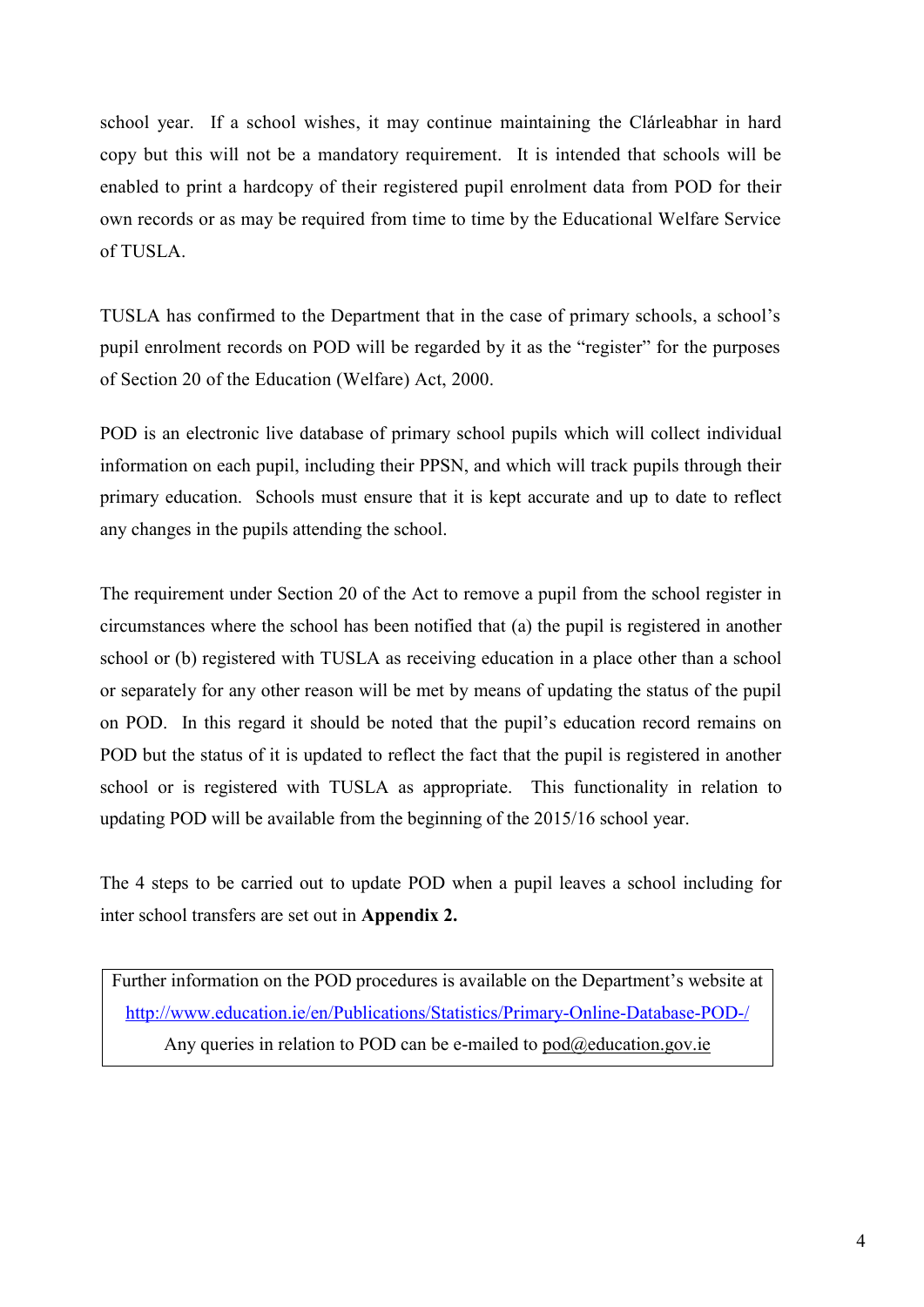## **5. Maintenance of the Leabhar Rolla in electronic format**

The purpose of the Leabhar Rolla is to record the daily and cumulative attendance of individual pupils. Department Circular 0028/2013 outlined simplified arrangements for the maintenance of the Leabhar Rolla.

The Department is providing primary schools, that have populated all their pupil enrolment data on POD in accordance with the requirements set out by the Department's Statistics Section, with an option to use an electronic system for recording the daily attendance of pupils to replace the current hard copy Leabhar Rolla with effect from the commencement of the 2015/16 school year. These records can now be maintained electronically, subject to such an electronic system meeting certain minimum requirements as set out in **Appendix 1**.

Schools that opt to use an electronic system to record daily attendance must use the data entered on POD in setting up the system. As changes are made to POD, the school must update its electronic records. Complete data integrity must be maintained between POD and a school's electronic records.

It is a matter for the Board of Management of each school to decide whether to continue maintaining the Leabhar Rolla in hard copy or to maintain the record of daily attendance in electronic format. Whichever system is adopted should be used consistently throughout all the classes in the school.

With effect from the commencement of the 2015/16 school year, schools therefore have the option of:

- (i) using an electronic system to record and generate reports on the daily attendance of pupils (subject to it meeting the minimum requirements set out in Appendix 1) or
- (ii) maintaining a hard copy of the Leabhar Rolla, requests for which may be submitted to [requestrollbooks@education.gov.ie](mailto:requestrollbooks@education.gov.ie)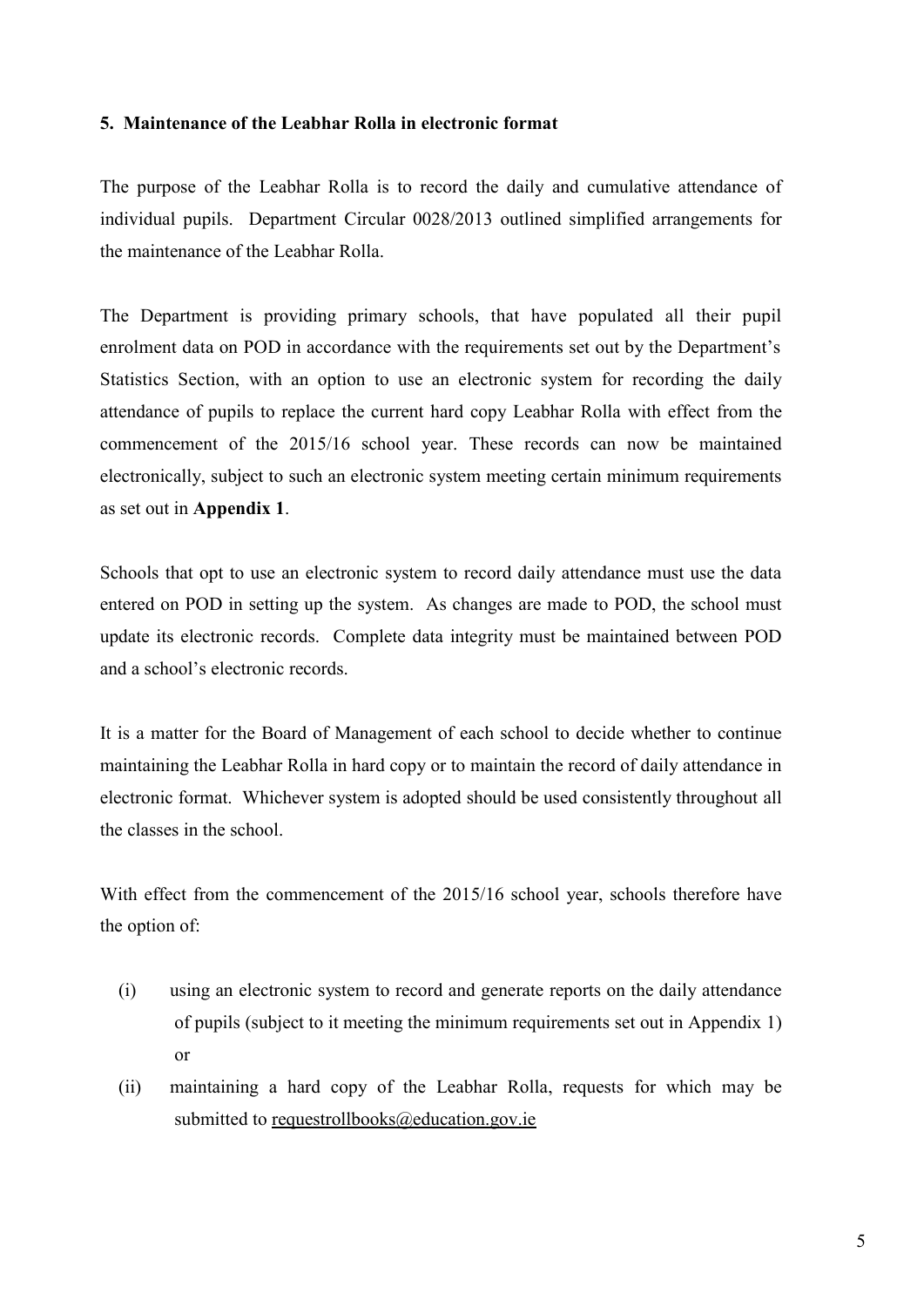A pupil's PPSN is the unique identifier when setting up a pupil's enrolment data on POD. POD then generates a unique Pupil ID number for each pupil. Schools must use this POD generated Pupil ID number (not the actual PPSN) as the unique identifier when using:

- a) an electronic system to maintain the record of daily attendance in electronic format
- b) maintaining a hard copy of the Leabhar Rolla. However, due to the space restrictions in the hardcopy Leabhar Rolla it is sufficient to record the last 5 digits of the POD generated Pupil ID number in column A (or another unused column) of the Leabhar Rolla.

This change to using the POD generated Pupil ID number as the unique identifier in the Leabhar Rolla or when maintaining daily attendance records in electronic format must be made for all new and existing pupils before the end of 2015. This is important as it ensures there is a clear and easily verifiable linkage between a pupil's enrolment record on POD and his/her daily attendance record held by the school. Up to now this linkage was done by using the Clárleabhar number as the pupil identifier in the Leabhar Rolla.

Schools using an electronic system must ensure that it provides that a pupil's name will be recorded as removed from the roll on the electronic system on the next school day following 20 consecutive absences. Schools are reminded of the requirement under the Education Welfare Act 2000 that they must also notify the Education Welfare Service of TUSLA when the aggregate number of school days on which a pupil is absent during a school year reaches 20 days.

Schools are also reminded that the roll should be called at the same time each day, normally within the first hour after the commencement of the school's 5 hour 40 minute day.

### **6. Maintenance of the Leabhar Tinrimh Laethúil in electronic format**

The purpose of the Leabhar Tinrimh Laethúil is to record summary information in relation to daily, monthly and annual attendance of pupils. Please note that it is not necessary to have a separate record for boys and girls.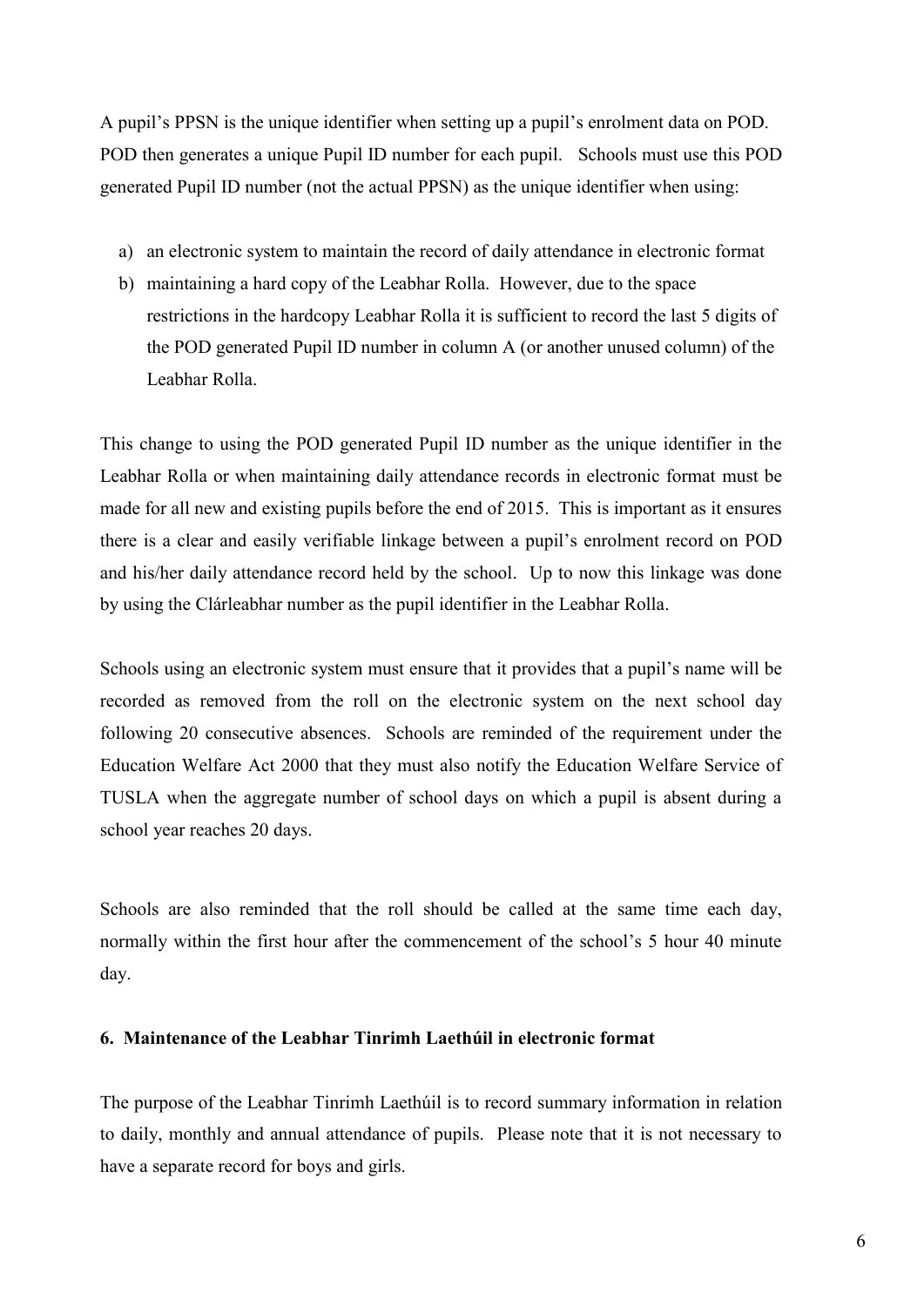Circular 0028/2013 advised schools that the Leabhar Tinrimh Laethúil would no longer be available in hard copy and provided schools with details of how to access an electronic excel format from the Department website. Schools now have two options:

- (i) Schools that continue to use the hard copy version of the Leabhar Rolla may opt to use the Excel sheet provided on the Department website.
- (ii) Schools that opt to use an electronic system for recording the attendance of pupils may use that system to generate reports of the information normally recorded in the Leabhar Tinrimh.

# **7. Procurement and contractual matters in relation to an electronic system or package**

The procurement process for an electronic system or package is a matter for each school and all initial and recurring costs associated with any electronic system or package purchased is a matter for each school.

If a Board of Management decides to maintain these records in electronic format it is responsible for ensuring that any electronic system or package that it uses, or intends to use, meets the minimum level of requirements that are set out in **Appendix 1** of this Circular.

Before entering into a contract (or renewing an existing contract) for the maintenance of its records in electronic format, the Board must ensure the following:

- (a) The Procurement process complies with relevant public procurement requirements;
- (b) The electronic system or package satisfies all of the minimum requirements (including those relating to appropriate audit controls) set out at **Appendix 1;**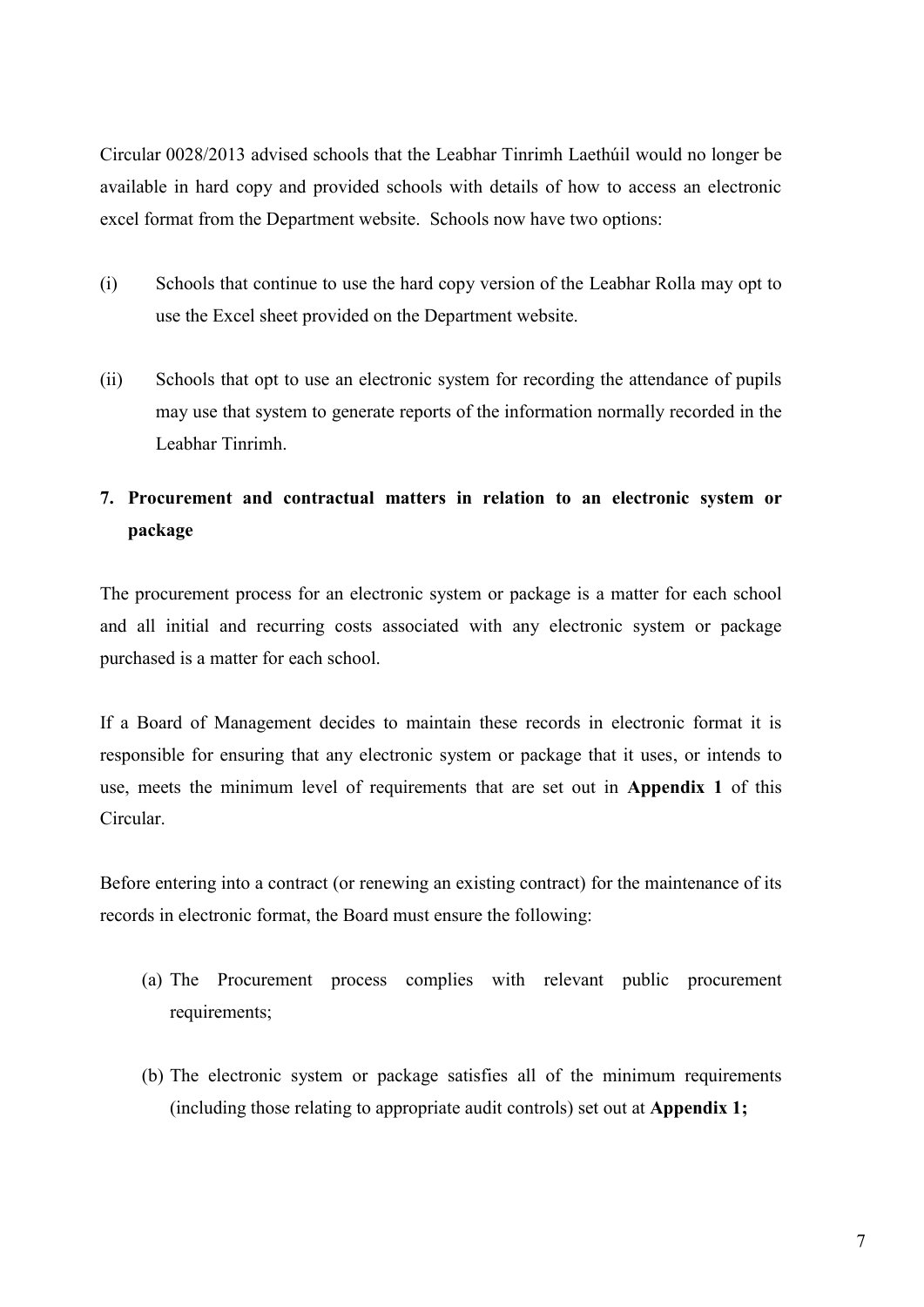- (c) Ownership of the pupil attendance records (including all historic records) that are hosted and/or stored in an electronic format will remain with the school. The school is responsible for ensuring that its records are held in an appropriate and secure manner;
- (d) All records that are maintained in electronic format comply with data protection legislation requirements.

If a school already uses an electronic system or package it must establish that it meets the minimum requirements set out in **Appendix 1**. If it does not meet these requirements (and the school wants to continue with an electronic format) then the school should either arrange with the existing provider for any gaps to be rectified or change to a new provider at the next renewal date.

# **8. Queries in relation to this circular**

Queries in relation to this circular should be e-mailed to the Department at:

## [schoolgovernance@education.gov.ie](mailto:schoolgovernance@education.gov.ie)

Queries in relation to data protection, including data retention, may be dealt with by accessing [www.dataprotectionschools.ie.](http://www.dataprotectionschools.ie/)

Queries in relation to the archival and storage of official records that are no longer being used should be dealt with by contacting the National Archives at: [mail@nationalarchives.ie.](mailto:mail@nationalarchives.ie)

Hubert Loftus Principal Officer School Governance Section

May 2015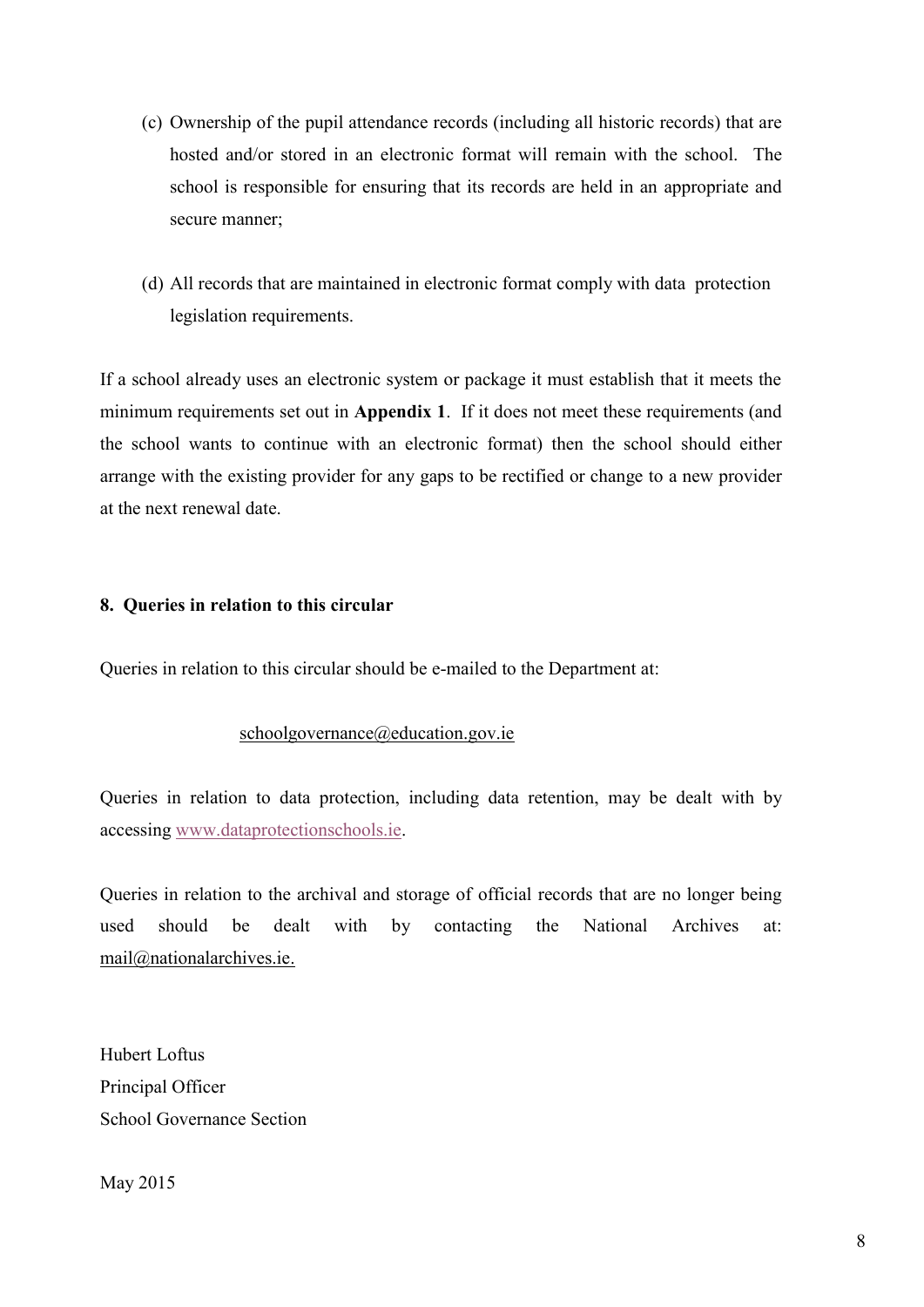## **Appendix 1**

#### **Requirements in relation to using an electronic format**

- 1. The electronic system must meet the following minimum requirements:
	- (a) Accurately record the information currently required by the hard copy Leabhar Rolla and the Department's Daily Attendance Excel sheet (as set out in Department Circular 0028/2013);
	- (b) Store all records in a secure manner and ensure that the integrity of these records is protected;
	- (c) Have appropriate audit controls that generate an easily viewable and accessible audit trail. As part of audit controls, it must be capable of generating at school level:
		- (i) a log of all data entries (including any subsequent changes to or deletions of previously entered data) providing details of the relevant system user and a record of the time and date of each data entry and in the case of any changes or deletions, the reason entered on the system for each;
		- (ii) an audit trail on a specific pupil to indicate all data entries, changes and deletions made in respect of that pupil, including details of each system user concerned and records of the time and date for all entries, updates, changes and deletions made;
		- (iii) the date and time of printing and the name of the system user who printed the record must be automatically included in all records that are printed from the system;
		- (iv) controls to ensure access to the system, including the ability to update records on the system, must be on a needs only basis and operate through the use of secure passwords.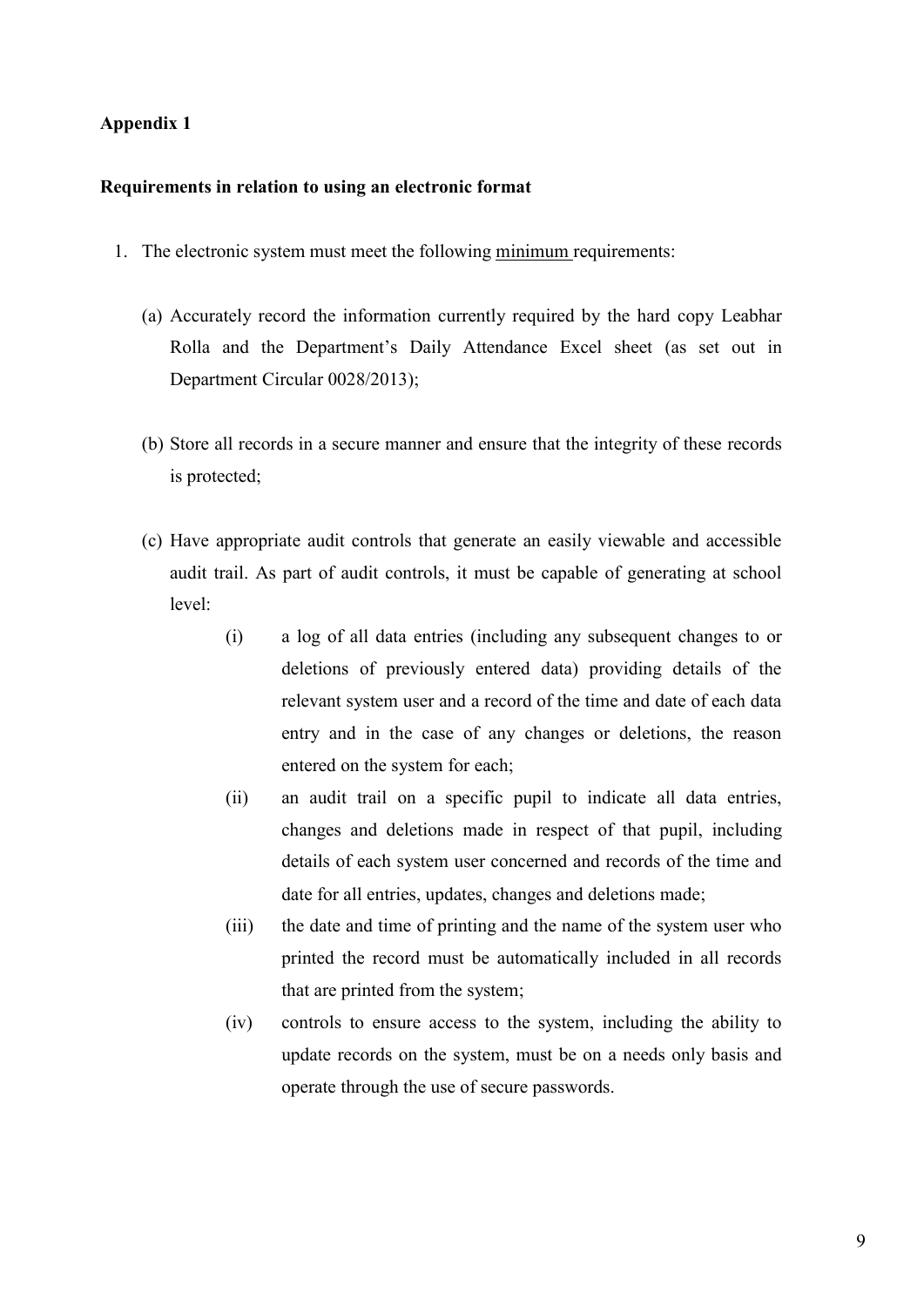- (d) Facilitate oversight by the Board of Management, by providing for read only access to be available, if requested, to the Chairperson of the Board of Management;
- (e) Be capable of generating historical attendance records and include a facility to secure and report information for defined dates and for individuals;
- (f) Include appropriate back-up provision to safeguard data and records against power or system failure or other contingency and,
- (g) Allow for legitimate updating of records outside of the normal timeframes for same e.g. a power cut on a given day might prevent a school from updating its data on that day. It is recognised that access to an electronic system may not always be possible (for technical or other reasons) at the time when required and that from time to time, it may be necessary to input data records (such as the roll call) to the system at a later stage when such access is restored. However, the system must provide that where data entries are made outside of the normal timeframes (e.g. after the normal period allowed for roll call) the system user concerned must be required to input the reason for same and that all such late entries are clearly identifiable and distinguishable (e.g. by the records being displayed in a different colour from others) from other records. In any case where data entries are made outside of the normal timeframes, the school is required to print and retain a copy of same and this must be made available to the Department if requested.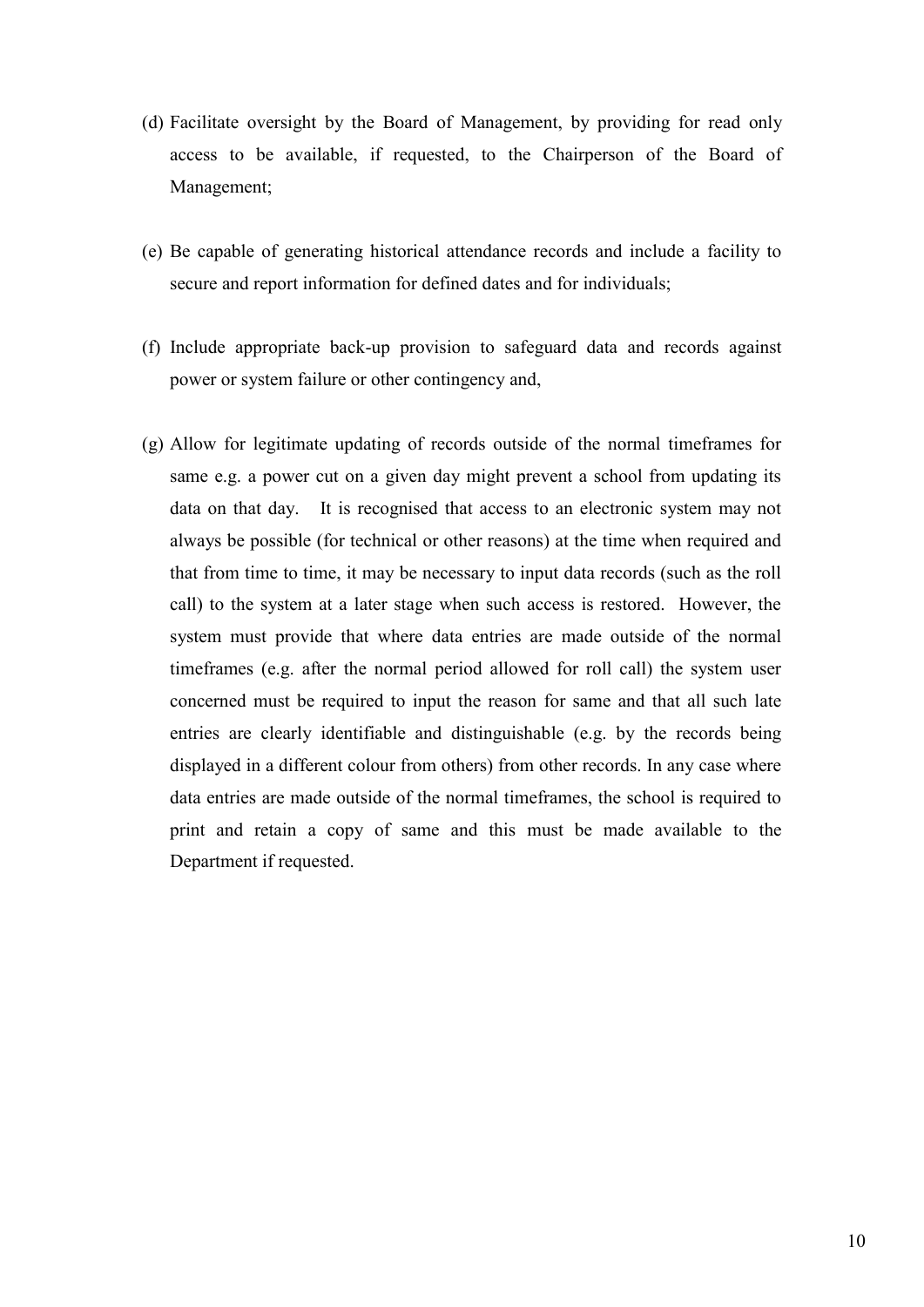## **Appendix 2**

# **Four steps to be followed to update POD when a pupil leaves a school for any reason including when the pupil transfers to another school**

The four steps outlined below must be followed to update POD when a pupil leaves a school for any reason including when the pupil transfers to another school.

Please note that the POD system will automatically categorise a pupil as a "leaver" from a school at the end of their last class year in the school (e.g. at the end of  $6<sup>th</sup>$  class).

It is important to note that a pupil's education record remains on POD and the only change that occurs is that the status of the pupil's education record is updated to reflect the fact that the pupil has left a school or is transferring to another school.

## **Step 1**:

The first school updates the pupil's enrolment record on POD by marking the pupil as a "leaver" on POD, recording the reason for same from the menu of options provided on the POD system and recording the actual leaving date of the pupil. If the pupil is transferring to another school and the name of the new school is known at this stage then this should also be recorded on POD and this will result in the new school being automatically notified about the forthcoming transfer of the new pupil via the POD system. If the name of the new school is not known at this stage then Step 1 must still be completed by the first school.

It is very important that Step 1 is completed in a timely manner and no later than 2 days after the actual leaving date of the pupil except where the school did not know or could not reasonably have known that the pupil had left the school. In this regard, where a pupil is absent for 20 consecutive days in a school year and there is no information that indicates that the pupil is returning to the school then such a pupil must be recorded as a "leaver" on POD and this must be done within 2 days after the  $20<sup>th</sup>$  consecutive day absence.